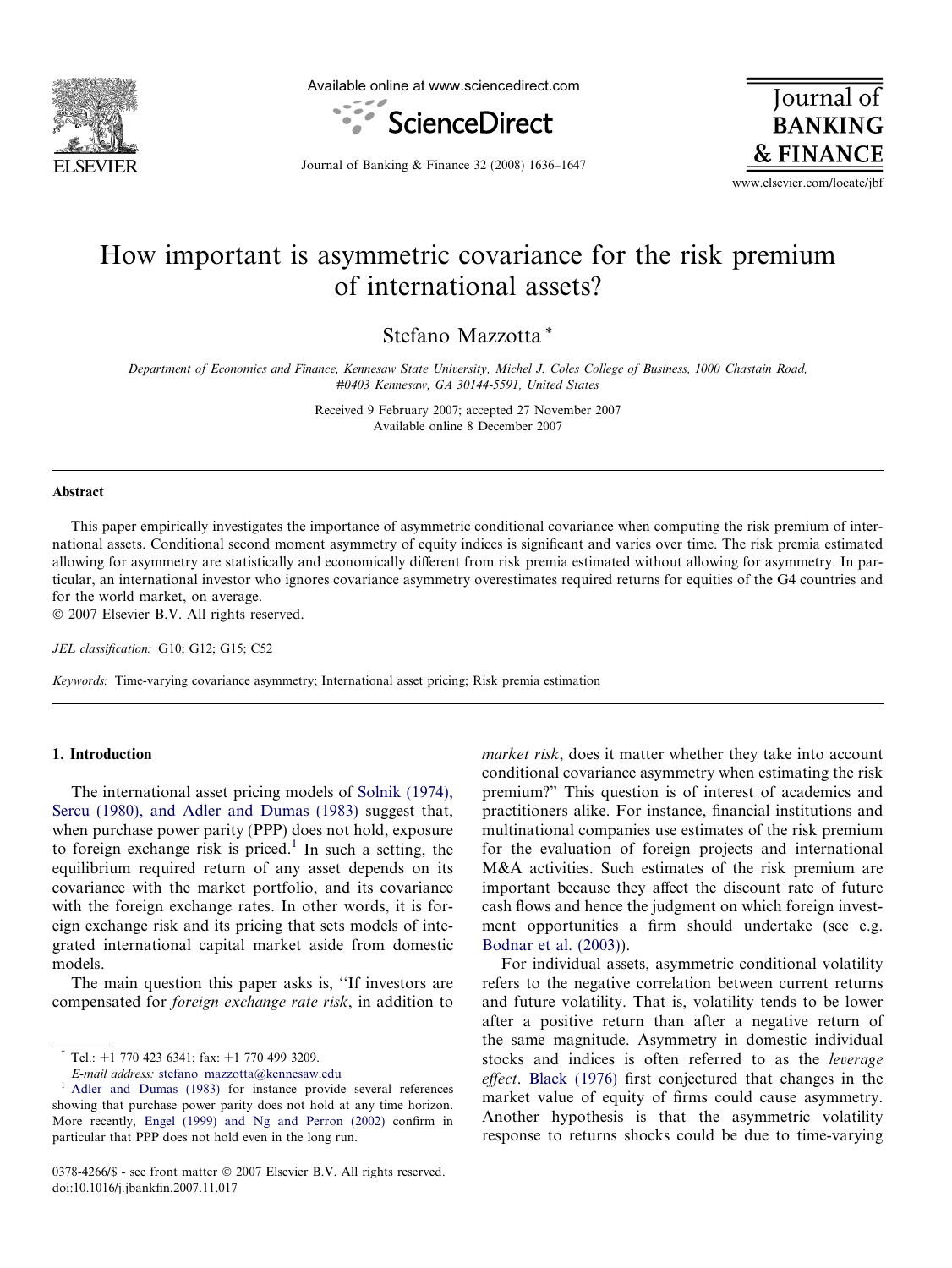risk premia. This is often referred to as the volatility feedback effect.<sup>2</sup>

A growing body of research investigates variance and covariance asymmetry. Several studies focus mainly on the second moments. In these studies, the risk premium is not the center of attention.<sup>3</sup> Other papers that investigate asymmetry focus on domestic assets. They hence abstract from foreign currency exchange  $risk<sup>4</sup>$  Other works look at asymmetric second moment of assets of foreign countries, but they do so outside the framework of a theoretical model of international capital market equilibrium. They also abstract from foreign currency exchange risk. $5$  From these studies, it emerges that asymmetry is a well-established empirical fact in US indices.

The evidence supporting asymmetry is also mounting for international assets. Foreign assets are attractive because they provide potential for diversification beyond domestic assets due to low inter-country correlations. However, [Odier and Solnik \(1993\) and Longin and Solnik](#page--1-0) [\(2001\)](#page--1-0) show that these correlations increase in bear market. In other words, the benefits of diversification may not be available when investors need them the most. [Longin and](#page--1-0) [Solnik \(2001\)](#page--1-0) conclude that the asymmetric correlation pattern should become a key property of any multivariate equity return model to match. It is thus noteworthy that none of the studies mentioned above investigates the importance of asymmetric covariance in the context of an equilibrium model of international capital markets that allows for both market and foreign exchange risk. This paper empirically investigates the importance of asymmetric conditional covariance for the estimation of the risk premium of international assets.

[Dumas and Solnik \(1995\)](#page--1-0) show that exchange risk premia for the four largest equity markets, namely US, Germany, Japan, and UK, are non-negligible components of the risk premium. De Santis and Gérard (1998) provide a measure of these foreign exchange risk premia. The existence of foreign exchange risk premia implies that an international investor cannot infer whether covariance asymmetry affects the risk premium of international assets from results based on domestic models. In fact, whether conditional covariance asymmetry matters for asset pricing in international markets is still an outstanding question. This paper aims at filling this gap in the literature.

It is conceivable that the asymmetric response is not only present in international assets, but it also varies over time. Indeed, both the leverage hypothesis and the volatility feedback conjecture are compatible with time variation in the asymmetric response. The leverage effect hypothesis suggests that the asymmetric response is largely due to the change in the firms' capital structure. If this was the case, then the changes in the relative weights of the market value of equity and debt would determine time variation in the asymmetric response at the firm level. If volatility feedback was the main reason for asymmetry, then investors' reaction to news, particularly bad news, may be more pronounced depending on the phase of the business cycle. I explicitly test the hypothesis that the asymmetric response may vary over time.

The results of this paper are summarized as follows: in the context of the De Santis and Gérard (1998) conditional implementation of the [Adler and Dumas \(1983\)](#page--1-0) international asset pricing model (IAPM), I reject the hypothesis of no covariance asymmetry in international assets in favor of the alternative that the covariance responds asymmetrically. In addition, for the equity indices, I find that the asymmetric response significantly varies over time. The main finding is however that the world market risk premium and the equity risk premia estimated without allowing for asymmetry are statistically and economically different from those that obtain allowing for asymmetry. In particular, the results suggest the an international investor who ignores covariance asymmetry overestimates the required returns from equities. The differences are economically significant, as they range between 62 and 189 basis points per year on average, depending on the international index and the specification of asymmetry considered. For foreign exchange deposits, the risk premia estimated without allowing for asymmetry are significantly different from those that obtain allowing for asymmetry, but they are smaller and also depend on the form of asymmetry considered.

The rest of the paper is organized as follows: Section 2 presents the empirical implementation of the international asset pricing model. Section [3](#page--1-0) introduces the specification allowing for the constant and time-varying asymmetry in the conditional second moments. Section [4](#page--1-0) presents the estimation methodology and the results. Section [5](#page--1-0) presents statistical tests highlighting the importance of second moments asymmetry for the estimation of the risk premium. Some economic implications of the results are also discussed in this section. Section [6](#page--1-0) concludes.

#### 2. International asset pricing model

This section presents the implementation of the international asset pricing model (IAPM) for the G4 countries: Germany, Japan, UK, and US. Due to the large share of market capitalization relative to the world market, this set of countries is the one that is often the object of study. The IAPM of [Adler and Dumas \(1983\)](#page--1-0) suggests that exposure to foreign exchange risk should be priced when purchasing power parity (PPP) does not hold. Applied to the G4 markets, the model can be represented as a system of eight equations of the form

<sup>2</sup> For early work on asymmetry see also [Christie \(1982\) and Brown et al.](#page--1-0) [\(1988\).](#page--1-0)  $\frac{3}{3}$  See e.g. [Kroner and Ng \(1998\), De Goeij and Marquering \(2004\), and](#page--1-0)

[Cappiello et al. \(2003\).](#page--1-0) <sup>4</sup> Classic references are [Campbell and Hentschel \(1992\) and Wu \(2001\)](#page--1-0). <sup>5</sup> See e.g. [Theodossiou and Lee \(1995\), Bekaert and Harvey \(1997\),](#page--1-0)

[Koutmos and Booth \(1995\), Bekaert and Wu \(2000\), and Warren and Faff](#page--1-0) [\(2004\).](#page--1-0)